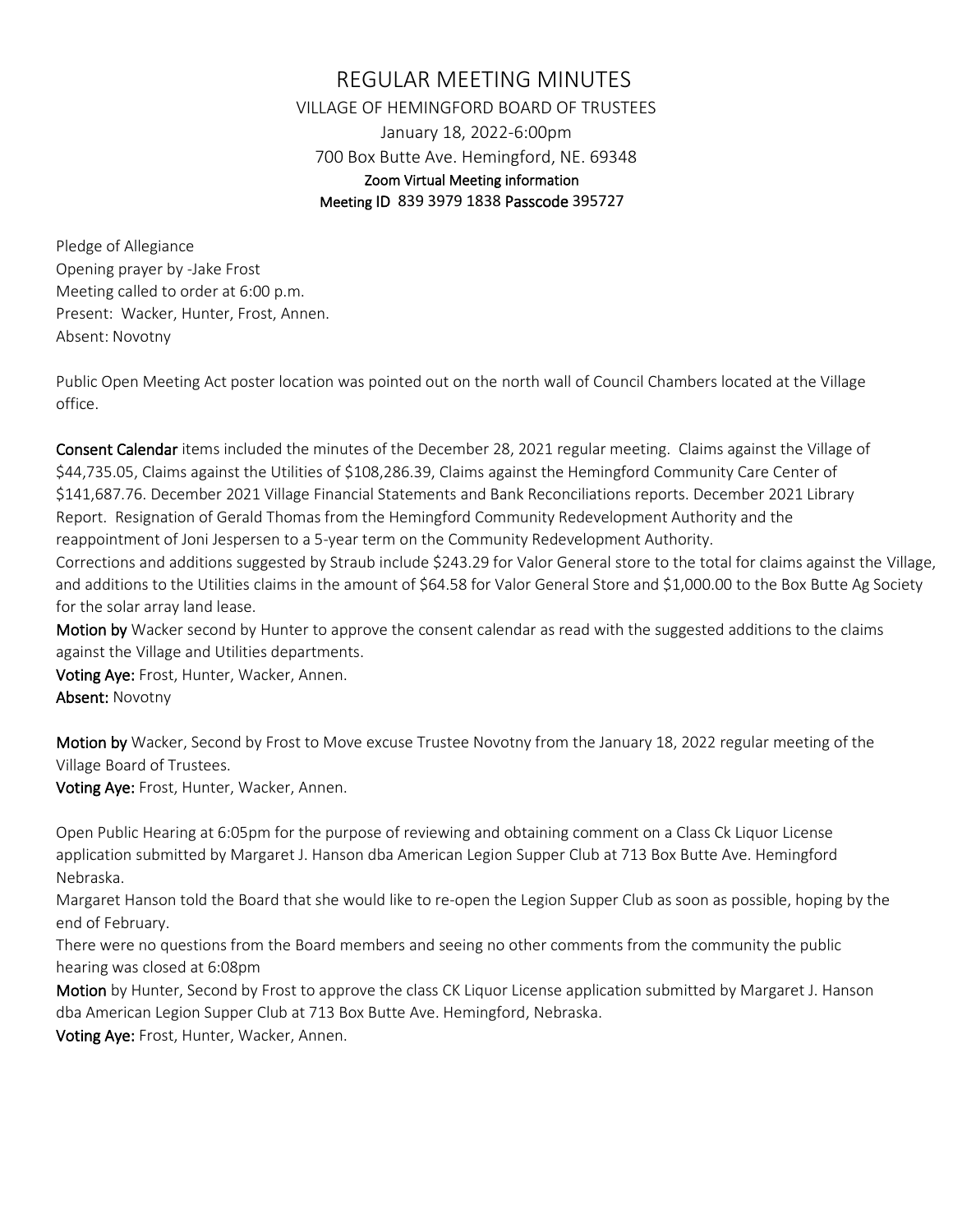Discussion and possible action: Approval of the change in manager to the Class CK Liquor License held by Rabens Foods Inc. dba Rap's Video & Liquor to Michael Raben.

Motion by Wacker Second by Hunter to approve the manager change to the Class Ck Liquor license held by Rabens Foods Inc. dba Rap's Video & Liquor to Michael Raben.

Voting Aye: Voting Aye: Frost, Hunter, Wacker, Annen.

Discussion and possible action: Hemingford Street Lighting: street lighting is very dim in Hemingford causing safety issues near the High School. Joni Jespersen told the Board of an instance earlier in the month where she had not seen a student begin to cross the highway due to the poor and dim street lighting. She ask if the Board could look at and consider updating lighting to a brighter light especially near the school. Huss told the Board that he had done some research and did find that there are some brighter LED lights available now that were not available when the streetlights were converted to LED. The current lights shine straight down and don't spread out to give more visibility. One vendor has offered to supply the Village with a couple of different lights to look at and see if either were suitable for the Village. The Board directed Huss to continue his research and work out a replacement plan for the streetlights in Hemingford.

Discussion and possible action: Hemingford Fire Department year-end update and approval of the Income Tax Incentive or Volunteer Fire Department members. Barb Keegan told the Board that the 2021 Volunteer Fire Department Rooster is full with 30 members for a combined 393 + years' experience. There are 2 people on the waiting list to join the department, 4 members retired and 4 new members were added. There were 42 fire calls with 18 members attending at least 10% of the calls and there were 121 EMS calls with 17 members attending at least 10% of those calls. 2021 saw 2 less fire calls than 2020 and 10 more EMS calls than 2020, There were 5 Hemingford continuing education opportunities and 17 Hemingford drills and Dr Ott continues as the department medical director. In 2021 the Department received a grant from Farmers COOP for a new defibrillator, and is hoping for some of federal ARPA funds to purchase a new ambulance.

There were 11 members that accumulated at least 50 points throughout the year qualifying them for the tax incentive for Volunteer Fire Department members.

Motion by Hunter, Second by Wacker to approve the Tax incentive use for 11 members of the Hemingford Volunteer Fire Department accumulating 50 or more points.

Voting Aye: Hunter, Wacker, Annen Abstaining: Frost

Administrators Report: Registered for and plans to attend the 2022 Municipal Clerk School in Grand Island March 14-18, the March Board meeting is scheduled for this week so I will be asking Libby to sit in my place and I will join the meeting via zoom. Dave Schaff is helping us with our engineering on the splash pad to make it a part of the pool in order to license both the pool and the splash pad together allowing us to recirculate the water rather then waste it. BRAN, Bicycle ride across Nebraska was to start in Hemingford but due to some difficult situations with facilities and volunteers Hemingford has stepped away from the event.

Police Department report: no report. Dusty has been out on medical leave.

Utilities Department Report: Monthly water samples for December came back good, the crew has been cleaning and reorganizing the shop getting rid of items that have not been used or moved in the past 6 years. Over the holidays each of the employees took some time off to spend with family. So far, the winter equipment is all in good working order and ready as needed. The new cemetery well was tested and is ready to go, adjustments to pressure and sprinkler heads will have to be done as we start watering. It is expected that we will be able to water 3 blocks of the cemetery at a time as compared to only one.